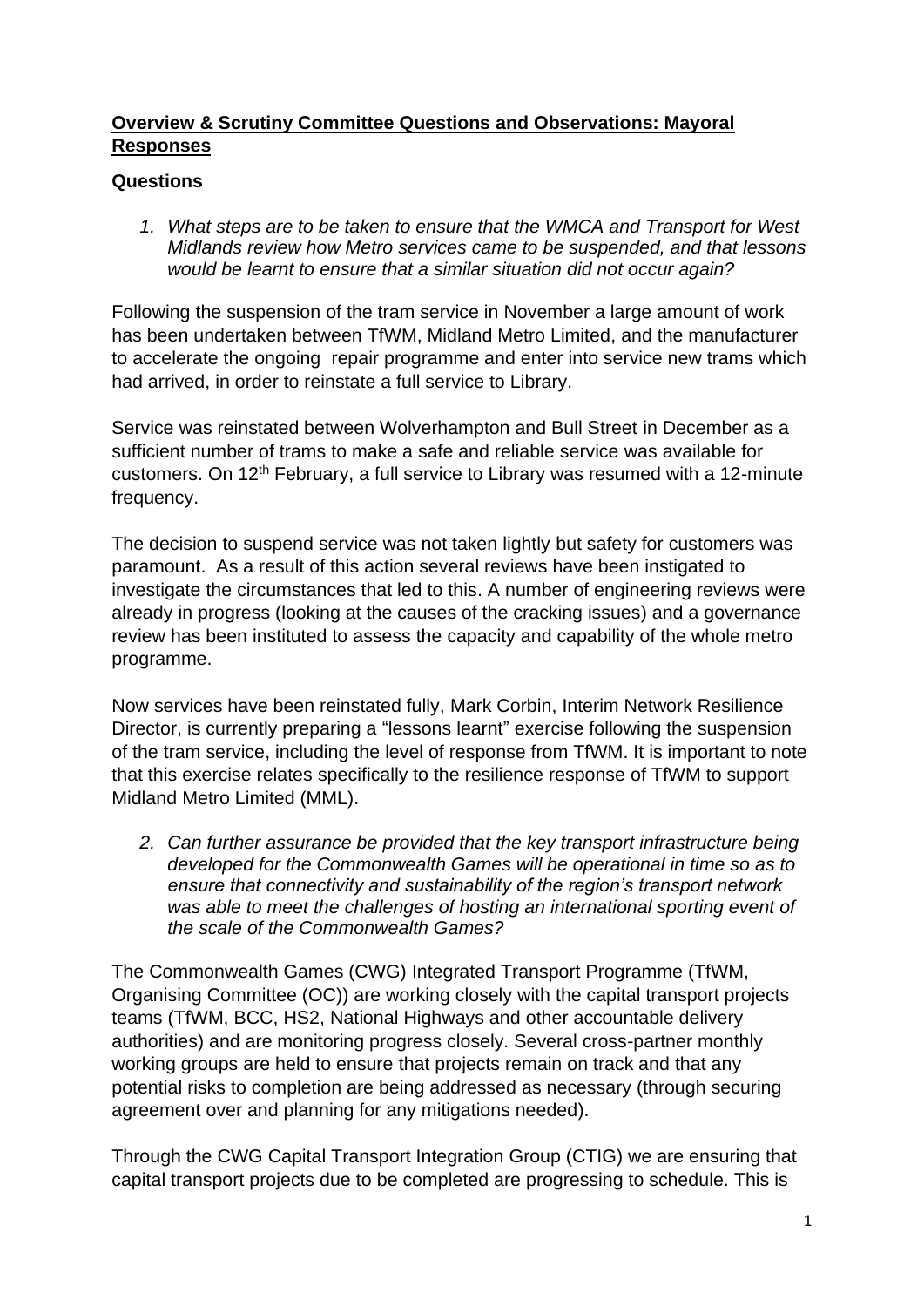done through creating visibility on any risks/issues that need support pre-Games between the relevant leadership at the OC and the parties responsible for any capital transport projects scheduled to be completed in time for the Games. Similarly, CTIG works to ensure that there is effective integration and work on mitigations for any projects scheduled to be in construction during the Games. CTIG's efforts cover Sprint, Metro, Rail, Highways, and some minor Public Realm projects.

The Perry Barr Infrastructure Coordination Group (PBICG) chaired by Birmingham City Council has been set up to ensure the timely completion of several key capital projects being delivered in that area. That is to say, Perry Barr Station and Bus Interchange, A34 Highways, Alexander Stadium, Alexander Stadium Transport Malls, and A34 Sprint. PBICG is currently working on progressing completion, demobilisation, and reinstatement plans for these projects. All projects are currently forecast to finish in time for the Games and ahead of test events planned in May.

These completed projects will be assessed as part of 'test events' before the Games, likely through May, June, and July. The CWG Transport Operations team (OC, TFWM) will run a Testing, Exercising and Readiness (TER) programme, to prepare both the operations and wider transport network for smooth operations during Games time, safeguarding capacity whilst accommodating increased demand.

In addition, the Department for Transport (DfT) and Department of Culture, Media and Sport (DCMS) are working with TfWM on planning for major national projects such as HS2 and National Highways, to ensure that adequate mitigations are in place to enable their ongoing construction during the Games period.

The B2022 CWG Transport team have recently published the Games Transport Plan, the statutory plan for transport for the Games. This blueprint will ensure that sustainable, accessible transport will be delivered for the Games. It will also help deliver the longer-term legacy of the Games, insofar as it supports the completion of several key capital transport infrastructure projects.

As regards the Metro Edge Extension (part of Westside extension), the extension should be operational ahead of the games, subject to completion of matters associated with the relevant Transport Regulation Orders. TfWM and BCC are working together with relevant businesses within this location to ensure that these TROs are progressed and works can resume to complete the metro delivery taking into account concerns raised by these local stakeholders.

As regards the Wolverhampton extension, progress is being made with colleagues at Network Rail to resolve those outstanding design issue that remain a risk. Obtaining clear agreements with Network Rail (expected by the end of February) will solidify confidence in delivery ahead of the CWG. In the meantime, Midland Metro Alliance (MMA) is progressing with all works that are not subject to Network Rail approvals.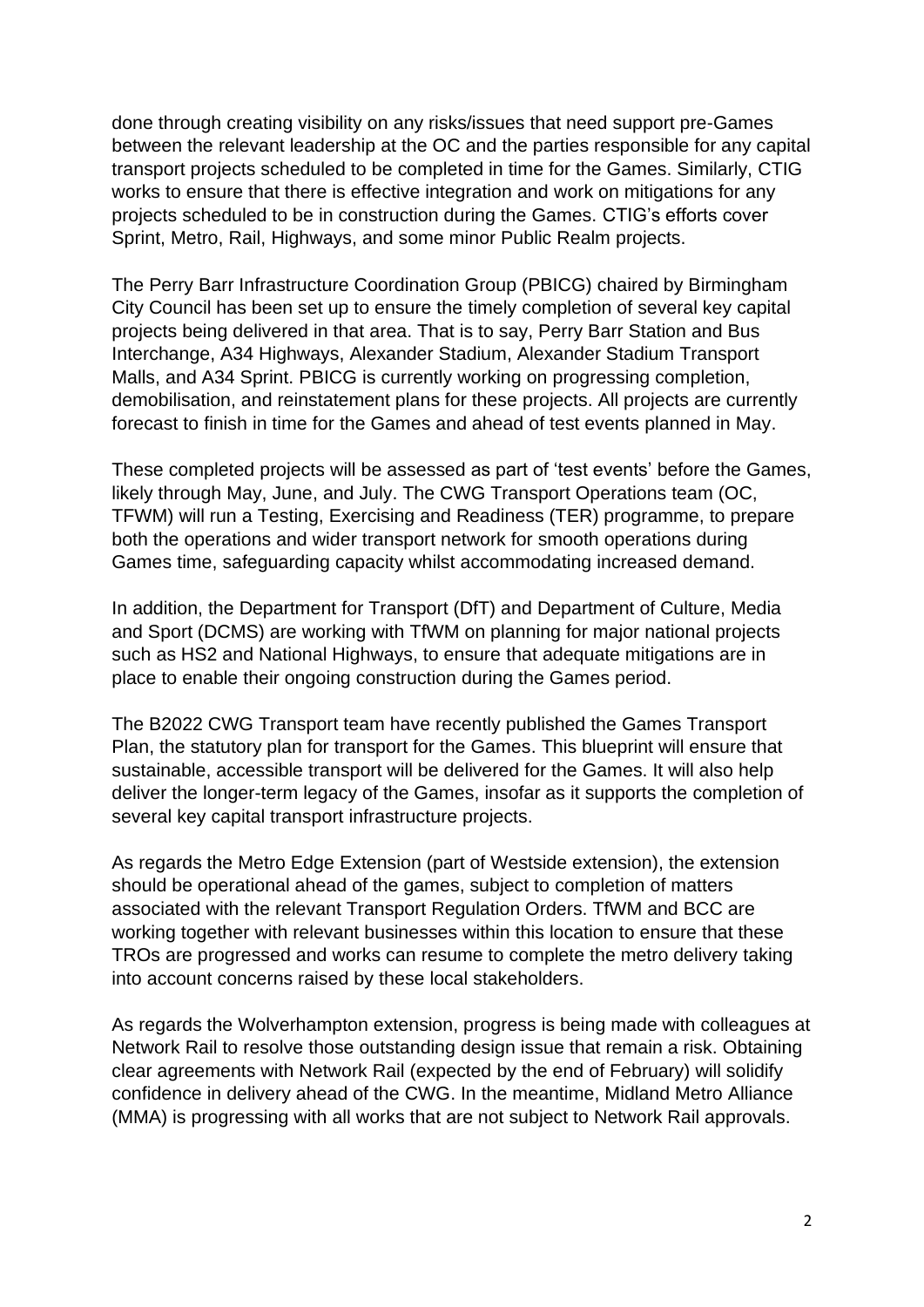*3. What specific measures are Transport for West Midlands currently looking at that will seek to mitigate the potential removal of the Government's pandemic support funding for public transport from April 2022?*

The WMCA and TfWM are continuing proactively to manage the risks around funding beyond FY 2021/22 through discussions with Government and operators of buses and trams. These focus on understanding and considering the implications of funding reductions and falls in revenue to operators. The WMCA and TfWM also continue to engage and lobby through the Urban Transport Group (UTG) through which other city regions can come together in the face of similar challenges.

Issues around rail services are being managed centrally through Government. We are working closely with local rail providers to manage the impacts of emerging Government decisions, to review the impact of any changes, and to ensure that customers are appropriately kept informed. Much of the recent challenge facing rail services has been driven by substantial staff shortages linked to Covid, which we hope will continue to reduce.

Light rail funding is in place until 5<sup>th</sup> April 2022 to support services as they recover from the impact of Covid 19. Discussions are ongoing with DfT regarding funding after this date and the WMCA continues to actively engage in and support the development of cases for continued funding.

On the bus network, across the region the funding to bus operators is made up of a combination of revenue from customers, subsidy through concessions and tendered bus from TfWM, and direct temporary Government funding known as Bus Recovery Grant. The Bus Recovery Grant (BRG) and the concessions funding make up the revenue difference created by the reduction in the number of passengers through Covid. BRG funding is currently due to end at the start of April 2022. If funding is reduced or cut off prematurely before sufficient numbers of passengers have returned to the network, there may be a significant risk to bus services across the region. We are working with and lobbying Government to ensure continued funding to mitigate these risks. Government is considering continued recovery grant and we are lobbying for 12 months to assist with a managed transition of the bus network and to ensure we have minimal changes to the bus network during the commonwealth games.

Our region also faces a very particular issue, insofar as we need to ensure that the transport network remains stable to support the additional visitor numbers expected for the CWG. This element of the overall discussions with DfT (which also involves other departments such as DCMS) – i.e. to clarify that effective funding will be in place to support services both in the run up to and during the games period – presents a risk to the region. That is to say, the risk of cutting services prior to a major Global sporting event. There are promising signs from discussions but as yet no confirmation.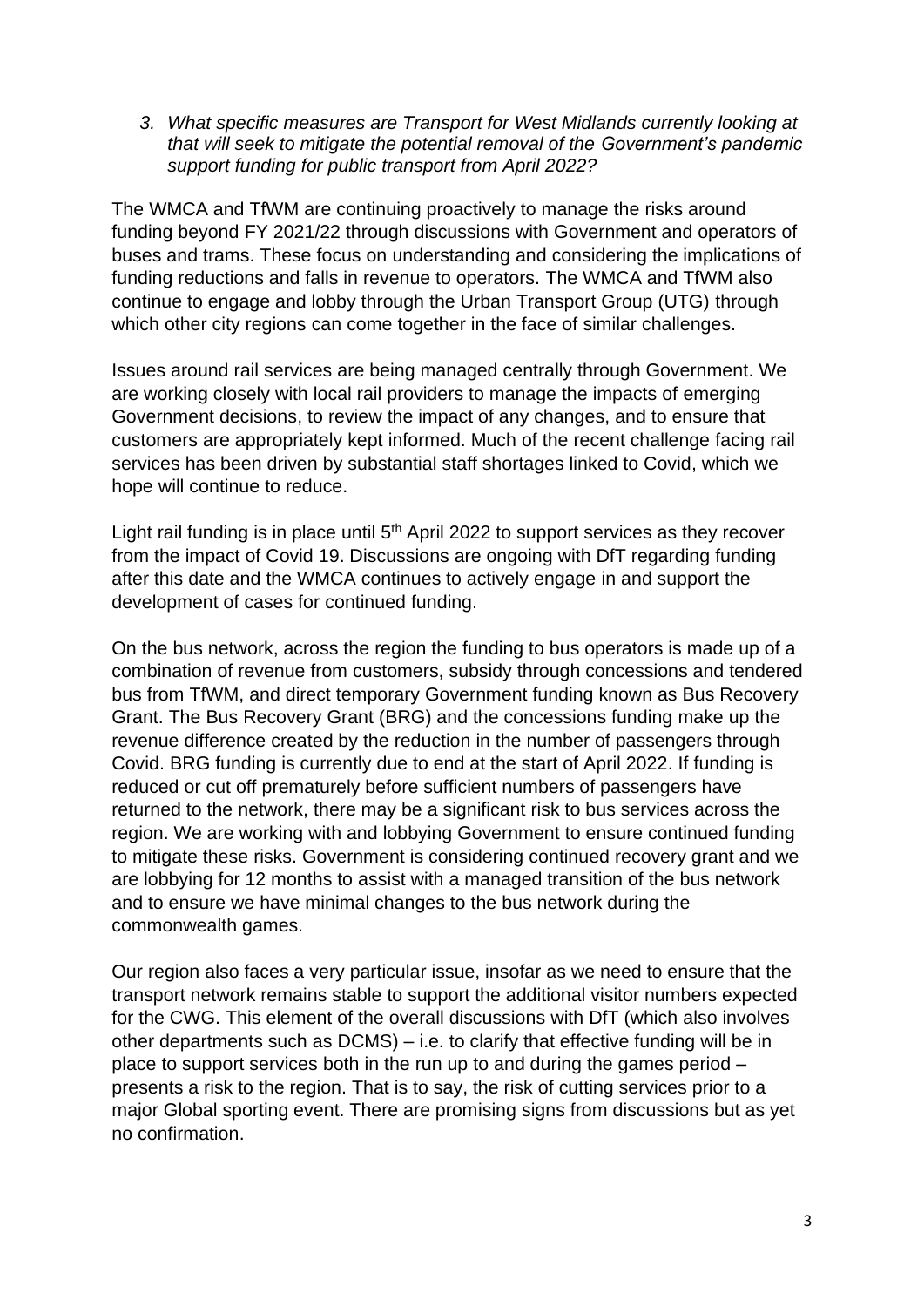*4. Can further information be provided as to the considerations currently being undertaken regarding the financial viability of the Wednesbury - Brierley Hill Metro extension and any impact that these considerations may have on the construction timetable?* 

The project is mostly funded from DfT and Investment Programme borrowing, with that borrowing being repaid via Gainshare grant. This is expected to be secure for the duration of the Investment Programme (subject to the necessary gateway reviews).

An element of funding for the scheme will be derived from passenger fares. The financial model underpinning that assessment includes variables around the number of passengers, metro fares, operating costs, cost of delivery, and interest rates. Over the course of the last two years (i.e. since the pandemic), these variables have been updated in line with the most up to date forecasts. However, since the financial model looks over a long-term horizon, the model will contain areas of uncertainty - as is common in any such financial model - against which scenario testing is applied to provide adequate assurance.

The WMCA is ensuring that stakeholders are kept abreast of the latest outputs from the model and continually reviews risks, opportunities, and appropriate mitigations with relevant stakeholder groups.

In terms of cost and programme, no deviation from the original business case has been presented to the WMCA Board. Should this position change, the WMCA will be required to submit a change control via the Single Assurance Framework for approval by WMCA Board.

The WMCA is working with colleagues across Dudley and Sandwell to ensure we have a robust plan for delivery, particularly in the context of the wider regeneration and investments that the metro line is generating. This work is due to report back to WMCA board members in July.

*5. What specific decision-making roles does the WMCA have within the proposed Affordable Housing Vehicle, and how might this vehicle help deliver more social housing supply within the region?*

For clarity and as set out to the Housing and Land Board and Housing Scrutiny Review, a brand new dedicated delivery vehicle or joint venture with housing associations as originally conceived in 2019 and 2020 is not proposed at this stage of the Board's programme of work on collaboration and co-investment with housing associations to deliver additional affordable housing in the region. To note, Kevin Rogers, the chair of the West Midlands Housing Association Partnership, the regional association for housing associations, is a member of the Housing and Land Board.

Work is taking place under the Housing and Land Board in 2022/23 as part of the broader work with housing associations, to develop and test an innovative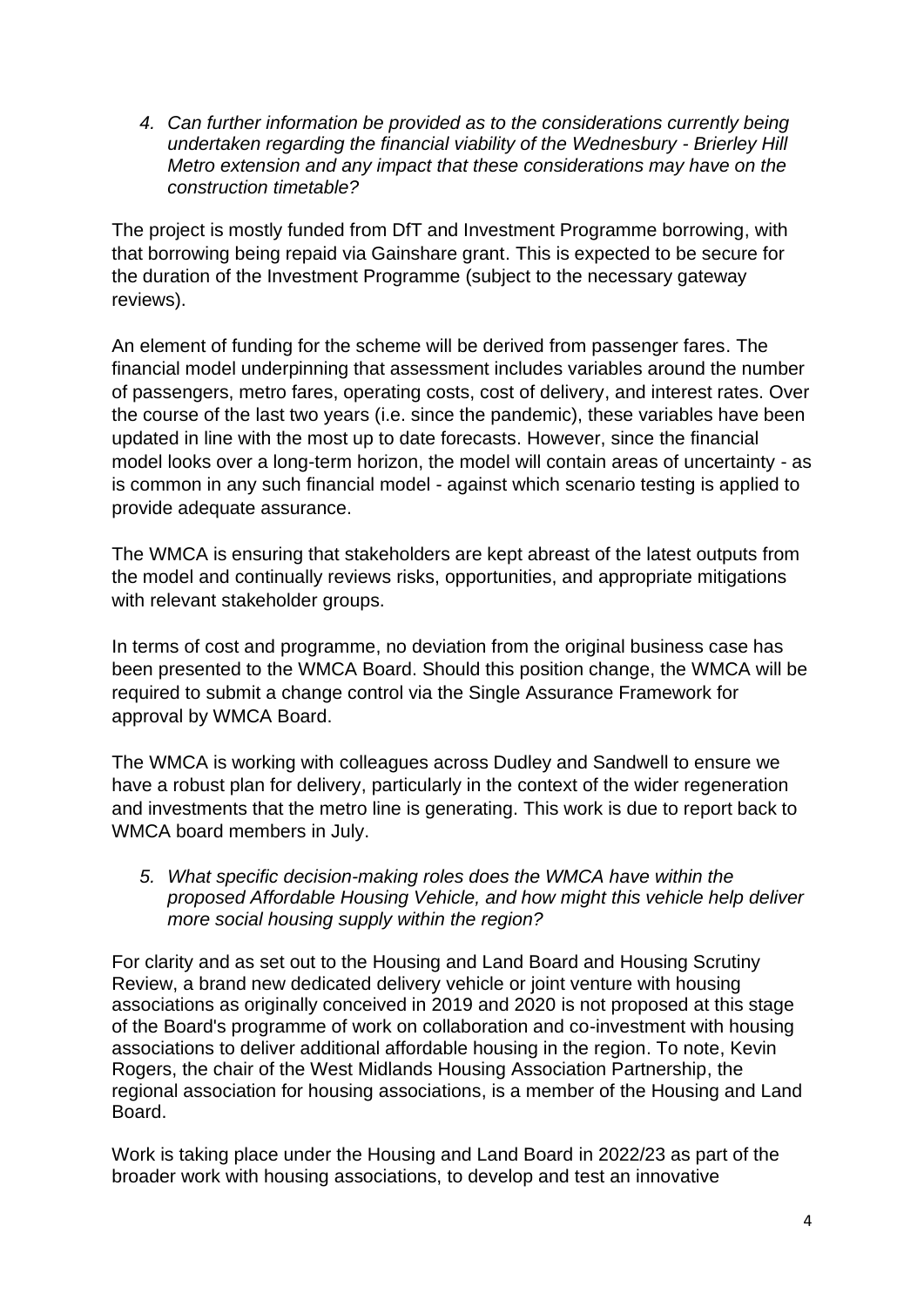pilot joint approach to securing additional affordable housing delivery with a group of housing associations on a few (to be identified) WMCA sites. In line with the clear steers provided by the Housing and Land Delivery Board and the Overview and Scrutiny Committee, the proposed pilot approach will only be acceptable if it clearly demonstrates the key principle of maximising affordable housing delivery on all potential schemes, alongside strong commitments to low carbon, and wider inclusive growth requirements including social value and benefits. The housing associations are bringing forward some example schemes for consideration in a pilot approach against these clear steers from the Board and Scrutiny. These will be presented in due course to Housing and Land Board for consideration [and to Scrutiny's Housing Working Group]. Central to these proposals will be demonstrating clear evidence of the potential to deliver significantly more affordable housing on publicly owned sites than the conventional market approaches would achieve.

On decision-making, to repeat, a formal new delivery vehicle or joint venture with housing associations as originally conceived in 2019 and 2020 is not proposed at this stage. In terms of governance and decision-making on any pilot approach or any land or investment required for that pilot, the position here is quite clear. Any future consents or approvals (e.g. for land, investment, establishing new board structures) or decision-making within a joint approach will need to be robustly tested, scrutinised, and subject to the appropriate appraisal, business case, and approval processes in accordance with WMCA governance. The approach to Help to Own provides a good model here we can follow in terms of development, scrutiny, and challenge of a pilot approach. Where the pilot requires devolved housing and land investment it will also need to comply with the criteria and systems set out in the WMCA Single Commissioning Framework. An update is going to the next Housing and Land Board (3<sup>rd</sup> March) and the next stage after that is to receive the example proposals from the housing associations for the pilot approach against the criteria and to bring forward appropriate recommendations and advice on that basis.

## **Observations**

*A. In terms of the housing delivery vehicle, the committee sought confirmation as to whether it captured all of the housing associations with a significant allocation of the £8.1bn and questioned how they had been chosen. The Mayor agreed to provide a briefing note on this matter that provided the transparency sought by the committee. The nature of the £8.1bn and how it*  fitted with the delivery vehicle and housing need would be referred to the *Overview & Scrutiny Housing Review for further investigation.*

*By way of an update - Cllr Lisa Trickett has asked for this information to be provided as part of the work being undertaken by the Housing Scrutiny Review. I am currently liaising with the Housing & Regeneration team.*

Homes England's 2021 wave of Strategic Partnership announcements included over £1bn in allocations for Registered Providers (RPs) active in the West Midlands. (NB: this does not mean all the funding will be deployed in the region, due to the geographic spread of RP business across regions). The RPs included in this wave were: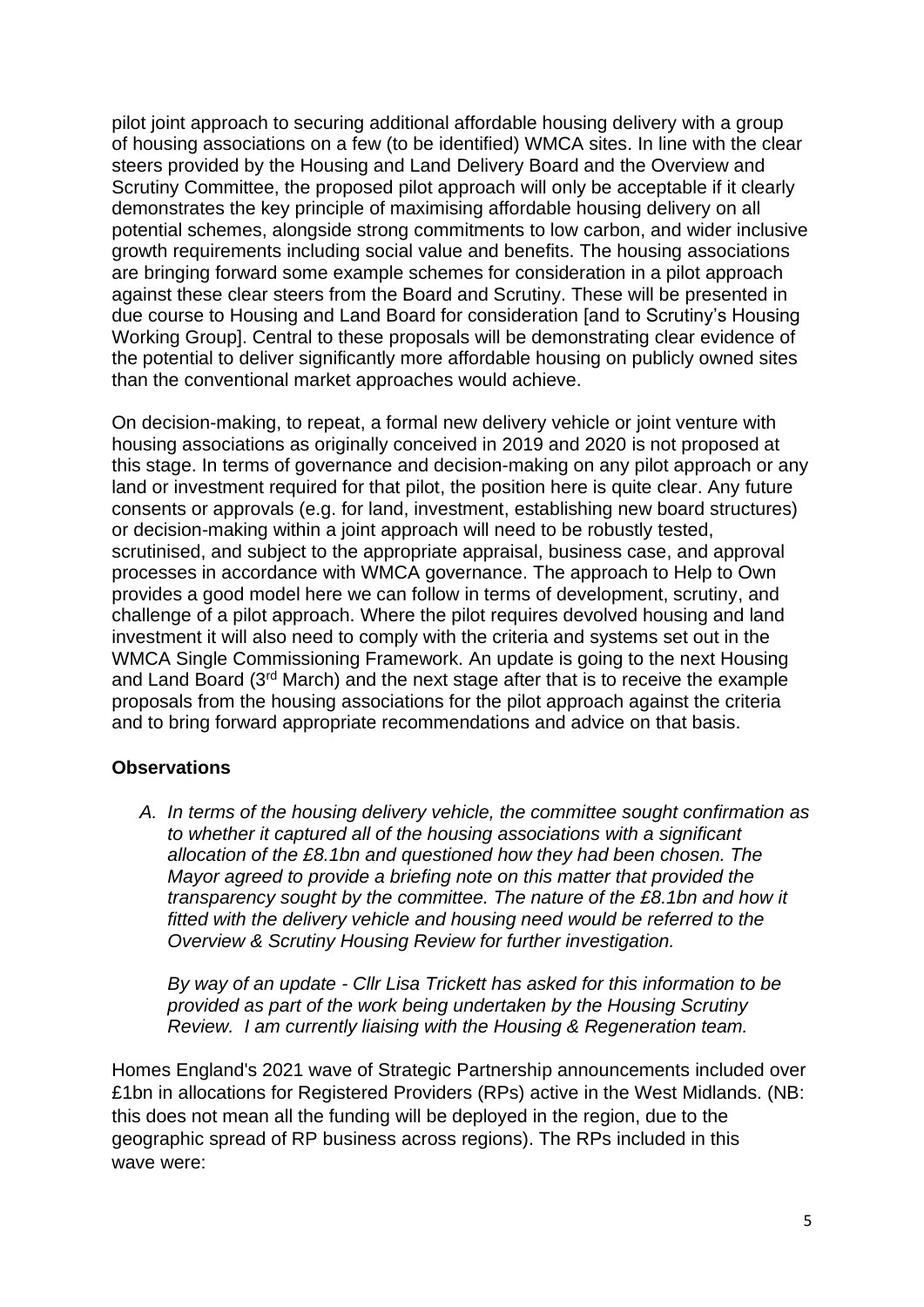| <b>Registered Provider</b>   | <b>Funding</b> |
|------------------------------|----------------|
| <b>Bromford</b>              | £239.9m        |
| <b>EMH and Midland Heart</b> | £171.7m        |
| GreenSquareAccord            | £212.9m        |
| Orbit                        | £103.9m        |
| Platform                     | £250m          |
| Sanctuary                    | £99.5m         |
| <b>TOTALS</b>                | £1,077.9m      |

In order to deliver the additional affordable homes required in the region the WMCA is, amongst other things, working with RPs, including those designated as Strategic Partners by Homes England, to maximise Affordable Homes Programme investment in the West Midlands. It is also as part of the Housing and Land Board's affordable housing work programme securing more private sector investment into affordable homes in the region; leveraging the WMCA's existing and new brownfield funds to maximise increased delivery of affordable housing, supply of new products, and wider benefits to the region; working with Homes England to align funding programmes and systems for delivery of affordable housing; and maximising the impact of public sector land disposals to address housing needs and deliver the homes local areas need.

On the question of selection of the RPs for the pilot – the RPs put themselves forward for a joint approach with WMCA. To provide context, in 2019 housing association partners from the West Midlands Housing Association Partnership (WMHAP) first approached WMCA with proposals for an exciting joint approach to affordable housing delivery in the region on brownfield sites. WMHAP is a partnership of circa 30 housing associations across the West Midlands. All of the six Homes England West Midlands Strategic Partnerships include WMHAP members.

A subset of housing associations from WMHAP then put themselves forward to invest in a potential pilot affordable housing joint approach fully supported by the wider partnership. This support and approach has been reiterated several times by the chair of WMHAP at the Housing and Land Board, where they are a member. All WMHAP partners have been included in the ongoing developments on the pilot approach and had the opportunity to take part.

The five potential investing housing associations in the pilot (Accord Housing Association Limited, Bromford Housing Group, Citizen Housing Group Limited, Midland Heart Limited, and whg (Walsall Housing Group Limited)) are those that self-selected to commit to initial developments (subject to agreement). As set out to Housing and Land Board by the chair of WMHAP, other housing associations can of course join the group, and the affordable homes developed by the partnership will be